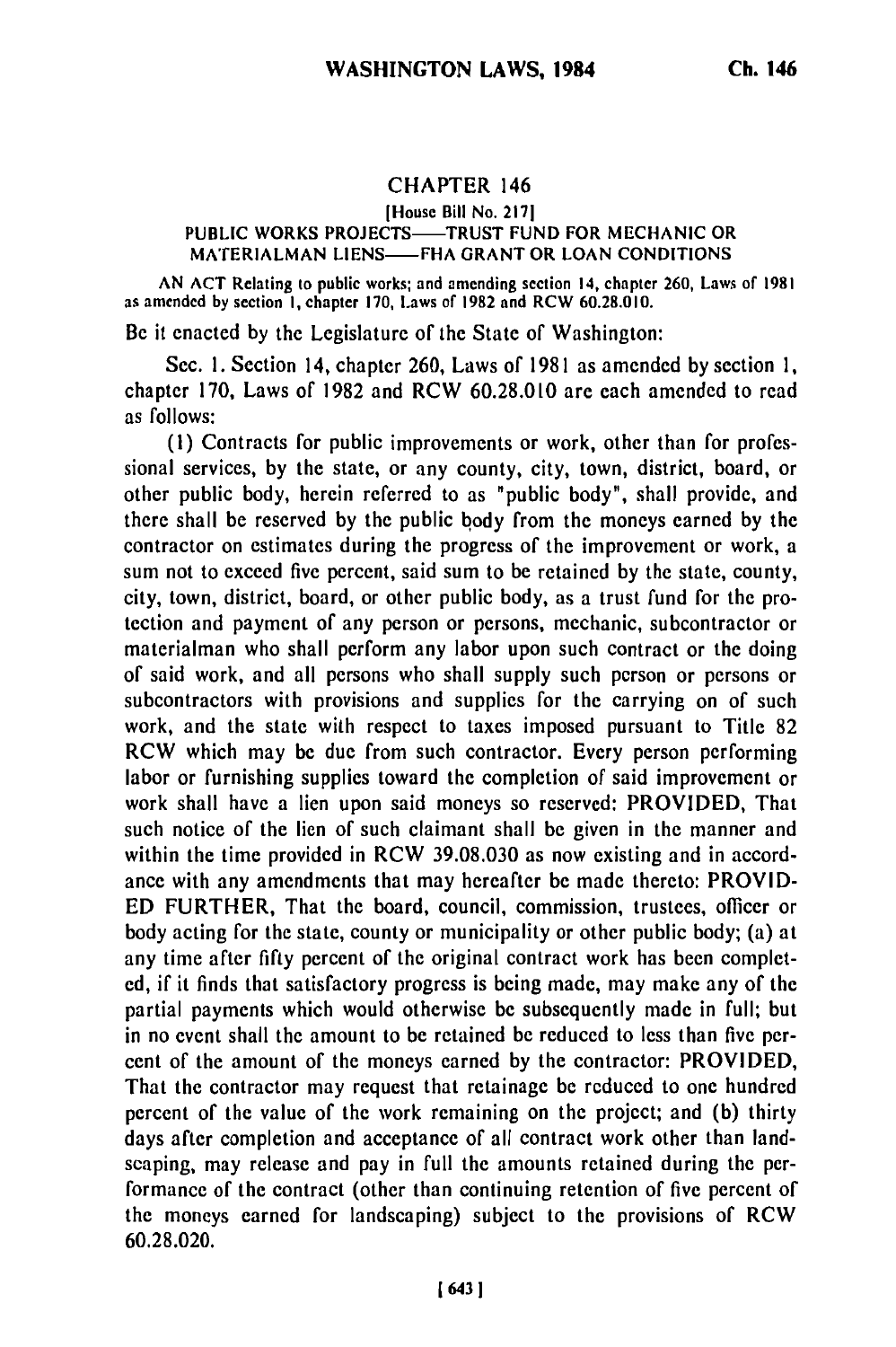$\ddot{\ddot{\text{}}}$ 

**Ch. 146**

(2) The moneys reserved under the provisions of subsection **(i)** of this section, at the option of the contractor, shall **be:**

(a) Retained in a fund **by** the public body until thirty days following the final acceptance of said improvement or work as completed;

**(b)** Deposited **by** the public body in an interest bearing account in a bank, mutual savings bank, or savings and loan association, not subject to withdrawal until after the final a ceptance of said improvement or work as completed, or until agreed to by both parties: PROVIDED, That interest on such account shall **be** paid to the contractor;

(c) Placed in escrow with a bank or trust company **by** the public body until thirty days following the final acceptance of said improvement or work as completed. When the moneys reserved are to be placed in escrow, the public body shall issue a check representing the sum of the moneys reserved payable to the bank or trust company and the contractor jointly. Such check shall be converted into bonds and securities chosen **by** the contractor and approved **by** the public body and such bonds and securities shall be held in escrow. Interest on such bonds and securities shall be paid to the contractor as the said interest accrues.

(3) The contractor or subcontractor may withhold payment of not more than five percent from the moneys earned by any subcontractor or sub-subcontractor or supplier contracted with **by** the contractor to provide labor, materials, or equipment to the public project. Whenever the contractor or subcontractor reserves funds earned by a subcontractor or sub-subcontractor or supplier, the contractor or subcontractor shall pay interest to the subcontractor or sub-subcontractor or supplier at a rate equal to that received by the contractor or subcontractor from resetable funds.

(4) With the consent of the public body the contractor may submit a bond for all or any portion of the amount of funds retained **by** the public body in a form acceptable to the public body. Such bond and any proceeds therefrom shall **be** made subject to all claims and liens and in the same manner and priority as set forth for retained percentages in this chapter. The public body shall release the bonded portion of the retained funds to the contractor within thirty days of accepting the bond from the contractor. Whenever a public body accepts a bond in lieu of retained funds from a contractor, the contractor shall accept like bonds from any subcontractors or suppliers from which the contractor has retained funds. The contractor shall then release the funds retained from the subcontractor or supplier to the subcontractor or supplier within thirty days of accepting the bond from the subcontractor or supplier.

(5) If the public body administering a contract, after a substantial portion of the work has been completed, finds that an unreasonable delay will occur in the completion of the remaining portion of the contract for any reason not the result of a breach thereof, it may, if the contractor agrees,